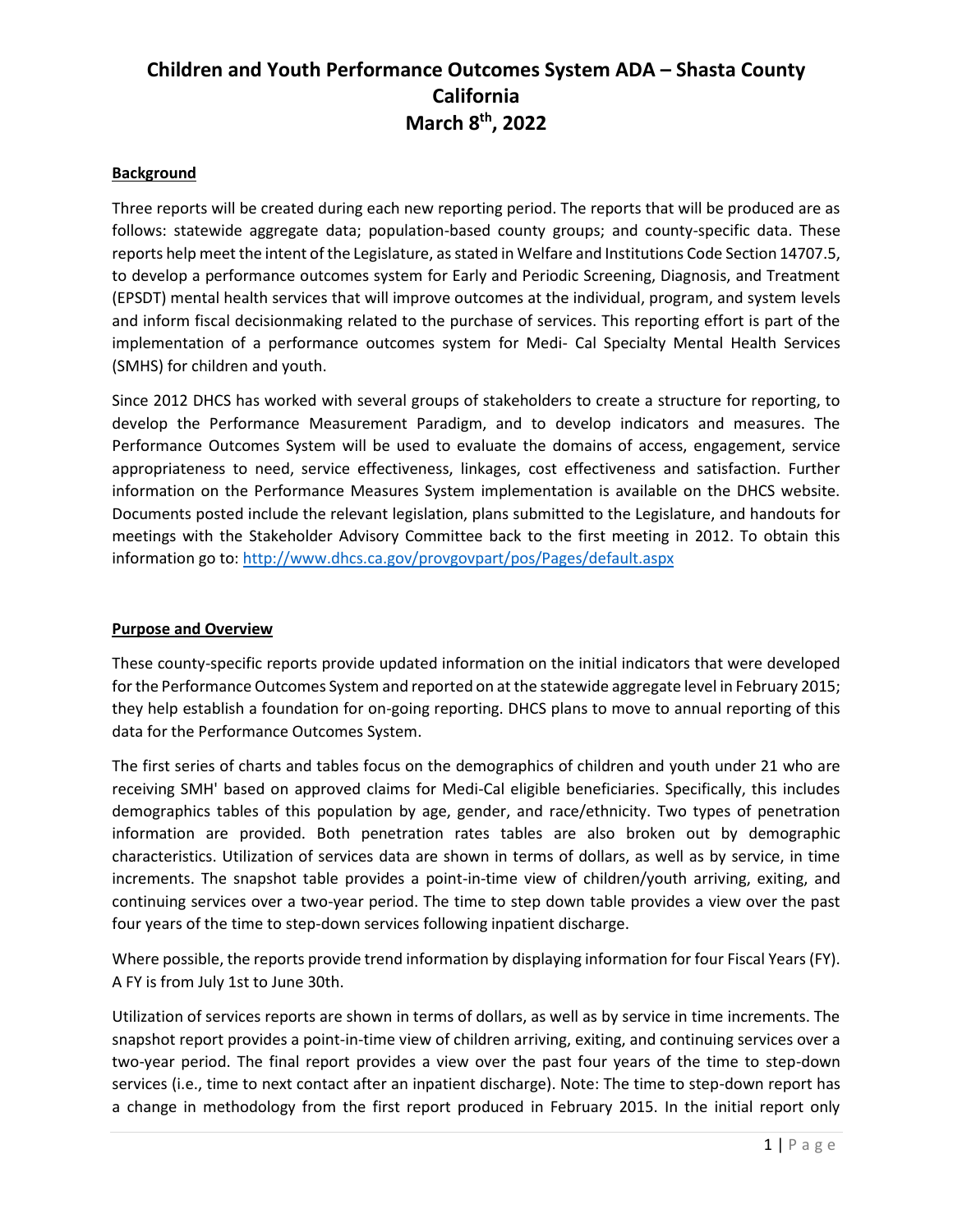outpatient services provided at least one day after the inpatient discharge were included in the calculations. On subsequent reports, any outpatient service that occurs on or after the inpatient discharge is included in the analysis.

### **Definitions**

**Population** - Beneficiaries with approved services adjudicated through the Short Doyle/Medi-Cal II claiming system that were:

• Age 20 or younger during the approved date of service on the claim.

#### **Data Sources**:

- •Short-Doyle/Medi-Cal II (SD/MC II) claims with dates of service in 2015 to 2020.
- Medi-Cal Eligibility Data System (MEDS) data from the Management Information System/Decision Support System (MIS/DSS) 2015 to 2020.

### **Additional Information**

The Measures Catalog is the companion document for these reports and provides the methodology and definitions for the measures. Each measure is defined, and the numerator and denominator used to develop the metrics are provided with relevant notes and additional references.

The Measures Catalog may be found at: [https://www.dhcs.ca.gov/services/MH/Documents/POS\\_MeasuresCatalog\\_Sept2016.pdf](https://www.dhcs.ca.gov/services/MH/Documents/POS_MeasuresCatalog_Sept2016.pdf)

#### **Report Interpretation**

\*County-specific findings may be interpreted alongside the POS statewide and population-based report findings.

\*New Age Methodology for Identifying Children under 21 (POS reports posted after to 7/1/17): Beneficiaries that were under the age of 21 for the entire fiscal year (their age was less than 21 as of June 30th of the reported fiscal year).

\*The penetration rates reported here were calculated using a different methodology than that used by the External Quality Review Organization (EQRO). For the POS, the penetration rate is calculated by taking the total number of youth who received one or more SMHS' in a FY and dividing that by the total number of Medi-Cal eligible youth for that FY. This methodology results in lower penetration rates as compared to the EQRO rates, but it does so across the board so that all counties and the state will be similarly impacted. Penetration rates provide a measure of initial contact with the specialty mental health system.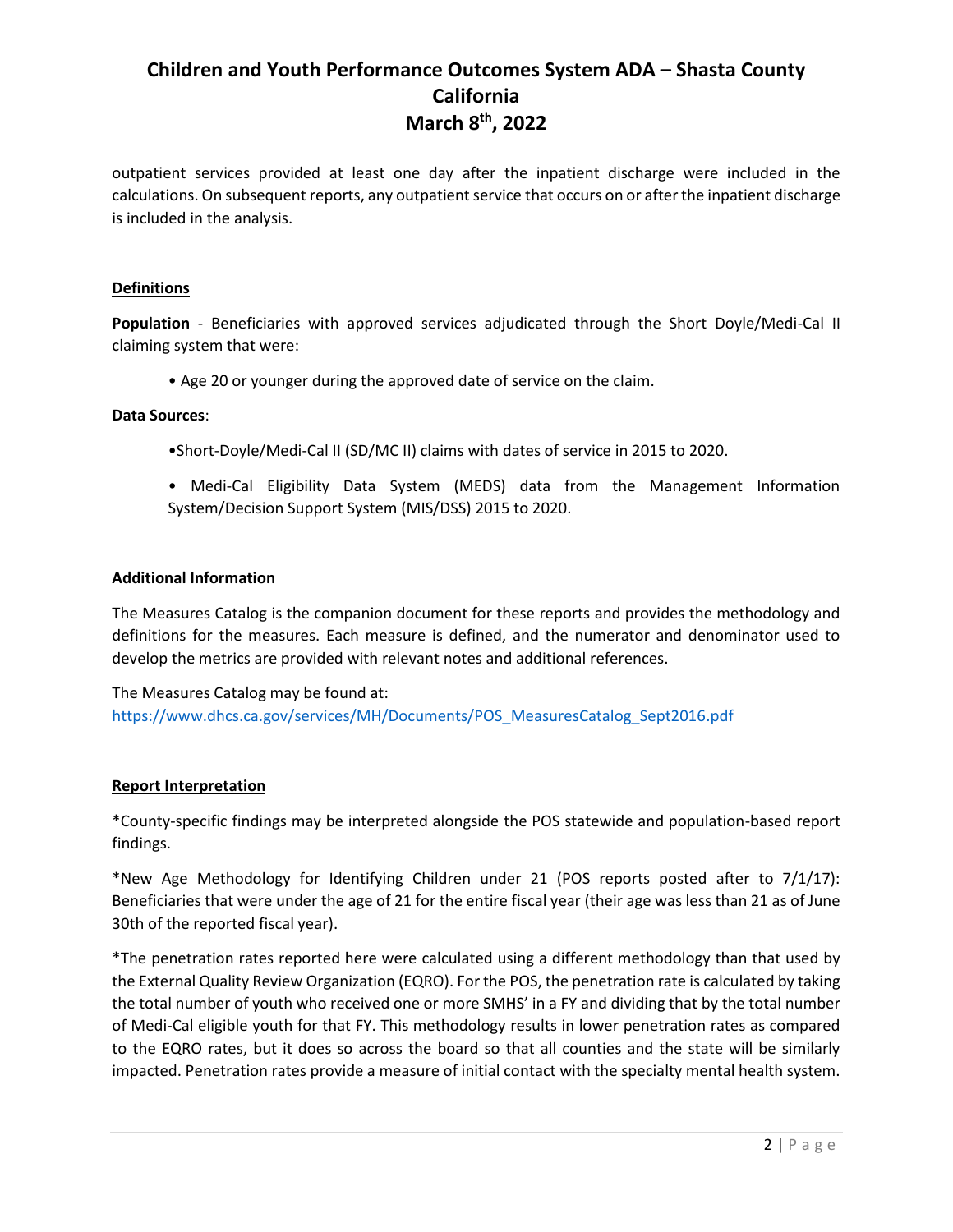\*The engagement rates are calculated similarly to penetration rates but are intended to measure ongoing engagement with the specialty mental health system. The engagement rate is calculated by taking the total number of youth who received five or more SMHS' in a FY and dividing that by the total number of Medi-Cal eligible youth for that FY.

\*The snapshot report provides a point-in-time look at children and youth's movement through the SMHS system. The report uses six general categories to classify if a youth is entering, exiting, continuing services, or a combination of these categories (e.g., arriving and exiting). Eventually the snapshot data will be used along with measures of service effectiveness to identify whether youth are improving as a result of receiving services from the time they first arrived in the system to when they exit the system. This methodology was adapted from the California Mental Health and Substance Use System Needs Assessment (2012). More information on the original methodology can be found here: [http://www.dhcs.ca.gov/provgovpart/pos/Pages/Performance-Outcomes-System-Reports-and-](http://www.dhcs.ca.gov/provgovpart/pos/Pages/Performance-Outcomes-System-Reports-and-Measures-Catalog.aspx)[Measures-Catalog.aspx](http://www.dhcs.ca.gov/provgovpart/pos/Pages/Performance-Outcomes-System-Reports-and-Measures-Catalog.aspx)

\*The psychiatric emergency services/hospital data reported on in the time to step-down services report includes data from Short Doyle/Medi-Cal II claims data and fee-for-service data. In the future this report will incorporate other outpatient and inpatient Medi-Cal SMHS' billed through the Managed Care healthcare delivery systems. Currently, the number of days is capped at 365 days (to mitigate the impact of extreme statistical anomalies) when calculating the mean and max for time between discharge and step down service. This methodology will be updated in the next reporting cycle. Additionally, county specific and population-based reports are based off of the beneficiary's county of Medi-Cal responsibility during the eligibility month when the inpatient service occurred

For questions or concerns regarding the MHS Performance Dashboard Reports and Data please email: [BHData@dhcs.ca.gov](mailto:BHData@dhcs.ca.gov)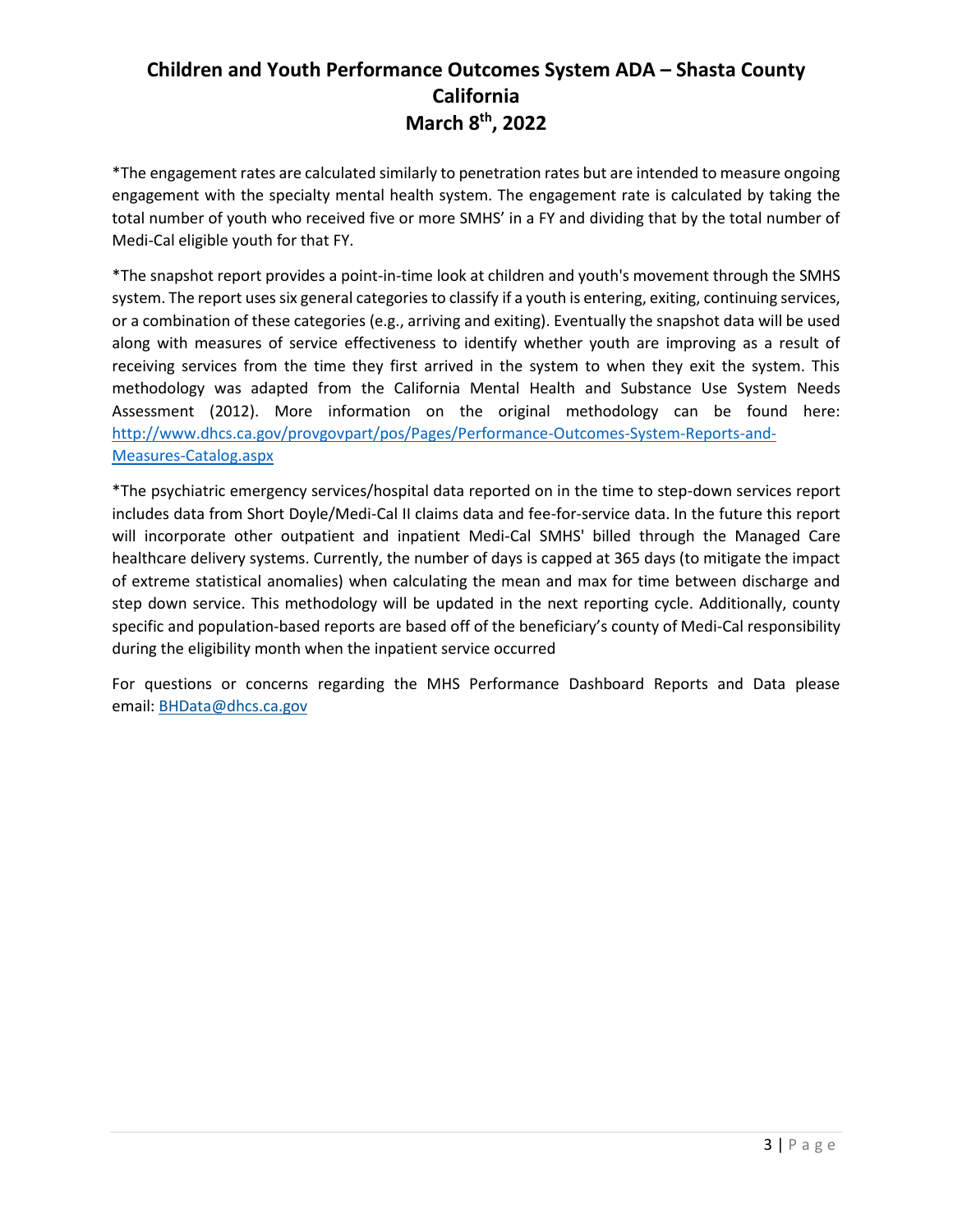| Demographics Report: Unique Count of Children and Youth Receiving SMHS and Eligible for Medi-Cal by Year |  |
|----------------------------------------------------------------------------------------------------------|--|
|----------------------------------------------------------------------------------------------------------|--|

| Year                   | <b>Unique Count Receiving</b><br><b>SMHS</b> | <b>Year-Over-Year</b><br><b>Percentage Change</b> | <b>Unique Count of Medi-Cal</b><br><b>Eligibles</b> | <b>Year-Over-Year</b><br><b>Percentage Change</b> |
|------------------------|----------------------------------------------|---------------------------------------------------|-----------------------------------------------------|---------------------------------------------------|
| 2015                   | 1743                                         | N/A                                               | 28233                                               | N/A                                               |
| 2016                   | 1554                                         | $-11%$                                            | 28830                                               | 2%                                                |
| 2017                   | 1394                                         | $-10%$                                            | 28492                                               | $-1%$                                             |
| 2018                   | 1230                                         | $-12%$                                            | 27766                                               | $-3%$                                             |
| 2019                   | 1282                                         | 4%                                                | 27686                                               | 0%                                                |
| 2020                   | 1251                                         | $-2%$                                             | 27395                                               | $-1%$                                             |
| <b>Compound Annual</b> | N/A                                          | $-6%$                                             | N/A                                                 | $-1%$                                             |
| <b>Growth Rate</b>     |                                              |                                                   |                                                     |                                                   |

*\*SMHS = Specialty Mental Health Services. See Measures Catalog for more detailed information.*

*\*\*N/A = Data that was unavailable or identifiable data that was suppressed due to low numbers (>11)*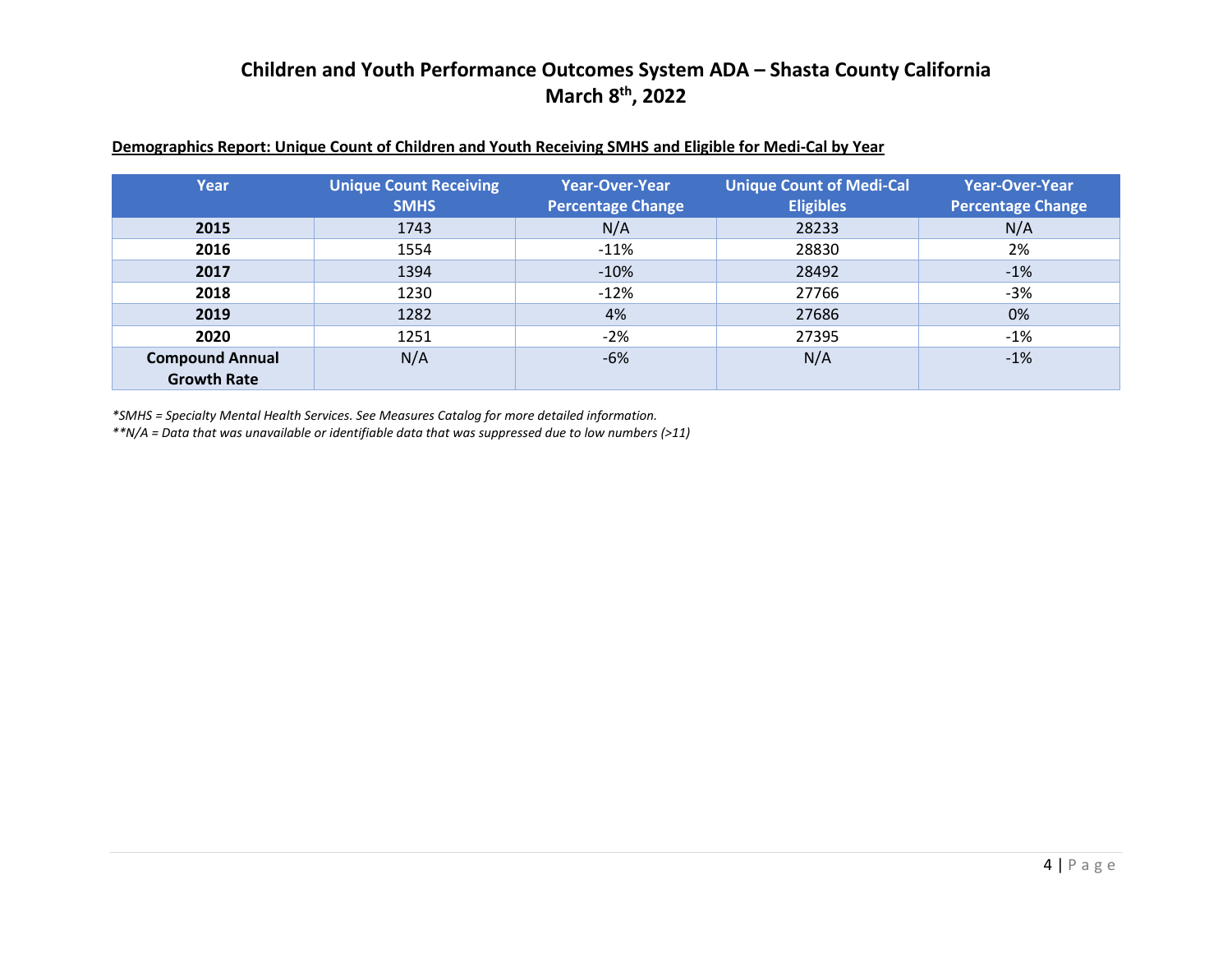| Year | <b>Alaskan</b><br>Native or<br>American<br>Indian | <b>Alaskan</b><br>Native or<br><b>American</b><br>Indian % | Asian or<br><b>Pacific</b><br><b>Islander</b> | Asian or<br><b>Pacific</b><br><b>Islander</b><br>% | <b>Black</b> | <b>Black %</b> | <b>Hispanic</b> | <b>Hispanic %</b> | <b>White</b> | White % | <b>Other</b> | Other % | <b>Unknown</b> | Unknown % |
|------|---------------------------------------------------|------------------------------------------------------------|-----------------------------------------------|----------------------------------------------------|--------------|----------------|-----------------|-------------------|--------------|---------|--------------|---------|----------------|-----------|
| 2015 | 49                                                | 3%                                                         | 16                                            | 1%                                                 | 53           | 3%             | 148             | 8%                | 1292         | 74%     | 17           | 1%      | 168            | 10%       |
| 2016 | 41                                                | 11%                                                        | N/A                                           | N/A                                                | 45           | 12%            | 142             | 39%               | N/A          | N/A     | 17           | 5%      | 117            | 32%       |
| 2017 | 43                                                | 3%                                                         | 12                                            | 1%                                                 | 41           | 3%             | 122             | 9%                | 1055         | 76%     | 16           | 1%      | 105            | 8%        |
| 2018 | 39                                                | 3%                                                         | 11                                            | 1%                                                 | 49           | 4%             | 131             | 11%               | 892          | 73%     | 13           | 1%      | 95             | 8%        |
| 2019 | 37                                                | 11%                                                        | 11                                            | 3%                                                 | 43           | 12%            | 148             | 42%               | N/A          | N/A     | N/A          | N/A     | 113            | 32%       |
| 2020 | 34                                                | 9%                                                         | 16                                            | 4%                                                 | 49           | 13%            | 140             | 38%               | N/A          | N/A     | N/A          | N/A     | 125            | 34%       |

### **Demographics Report: Unique Count of Children and Youth Receiving SMHS by Year and Race**

*\*SMHS = Specialty Mental Health Services. See Measures Catalog for more detailed information.*

*\*\*N/A = Data that was unavailable or identifiable data that was suppressed due to low numbers (>11)*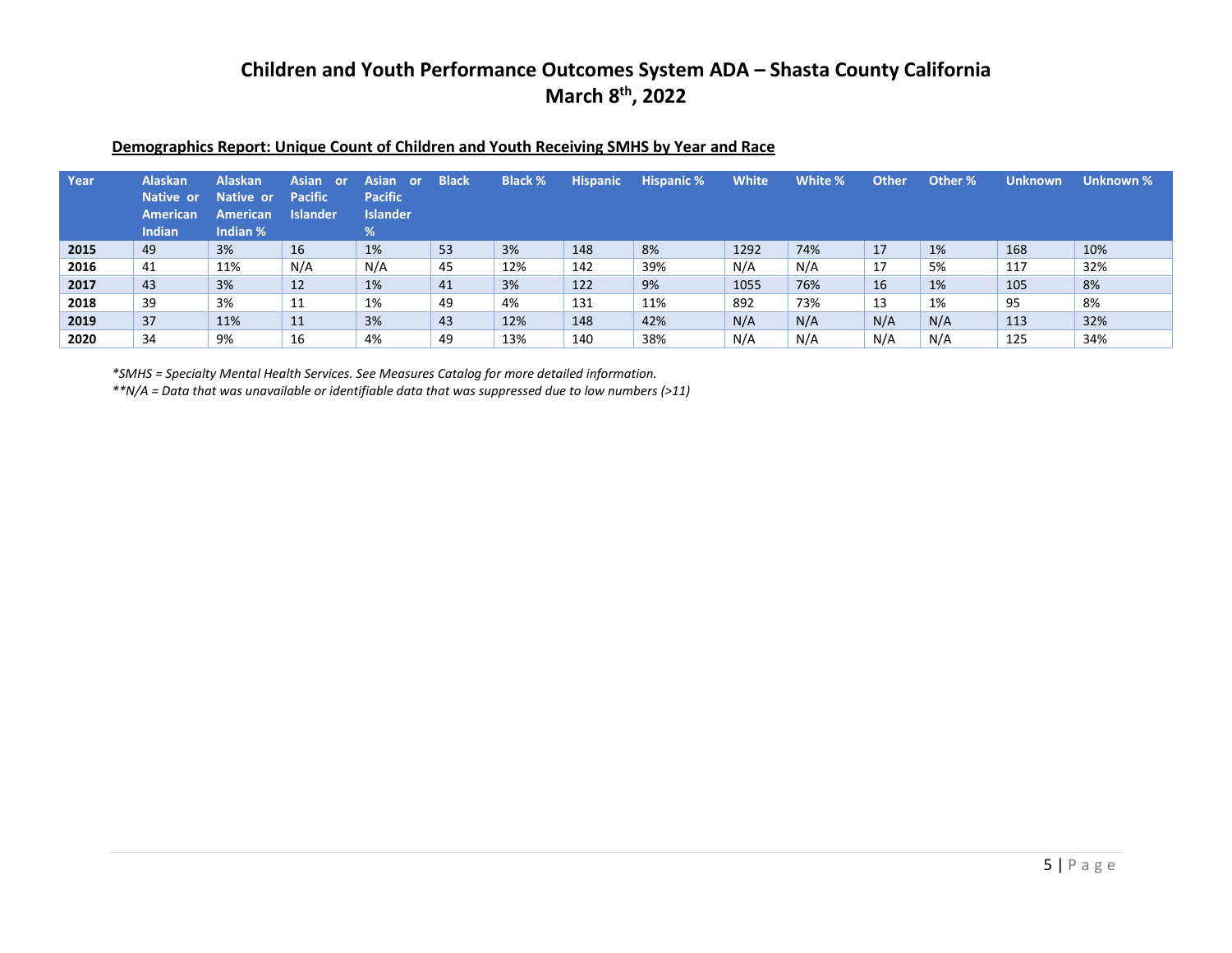### **Demographics Report: Unique Count of Children and Youth Receiving SMHS by Year and Age**

|      | <b>Children</b><br>$0 - 2$ | <b>Children</b><br>$0 - 2%$ | <b>Children</b><br>$3 - 5$ | <b>Children</b><br>$3 - 5%$ | <b>Children</b><br>$6 - 11$ | <b>Children</b><br>$6-11%$ | <b>Children</b><br>$12 - 17$ | <b>Children</b><br>12-17 % | Youth 18-<br>20 | Youth 18-<br>20 % |
|------|----------------------------|-----------------------------|----------------------------|-----------------------------|-----------------------------|----------------------------|------------------------------|----------------------------|-----------------|-------------------|
| 2015 | 11                         | 1%                          | 144                        | 8%                          | 620                         | 36%                        | 743                          | 43%                        | 225             | 13%               |
| 2016 | 13                         | 1%                          | 116                        | 7%                          | 573                         | 37%                        | 631                          | 41%                        | 221             | 14%               |
| 2017 | 11                         | 1%                          | 108                        | 8%                          | 493                         | 35%                        | 612                          | 44%                        | 170             | 12%               |
| 2018 | N/A                        | N/A                         | 90                         | 14%                         | 415                         | 62%                        | N/A                          | N/A                        | 160             | 24%               |
| 2019 | N/A                        | N/A                         | 107                        | 15%                         | 434                         | 63%                        | N/A                          | N/A                        | 152             | 22%               |
| 2020 | N/A                        | N/A                         | 103                        | 15%                         | 422                         | 63%                        | N/A                          | N/A                        | 145             | 22%               |

*\*SMHS = Specialty Mental Health Services. See Measures Catalog for more detailed information.*

*\*\*N/A = Data that was unavailable or identifiable data that was suppressed due to low numbers (>11)*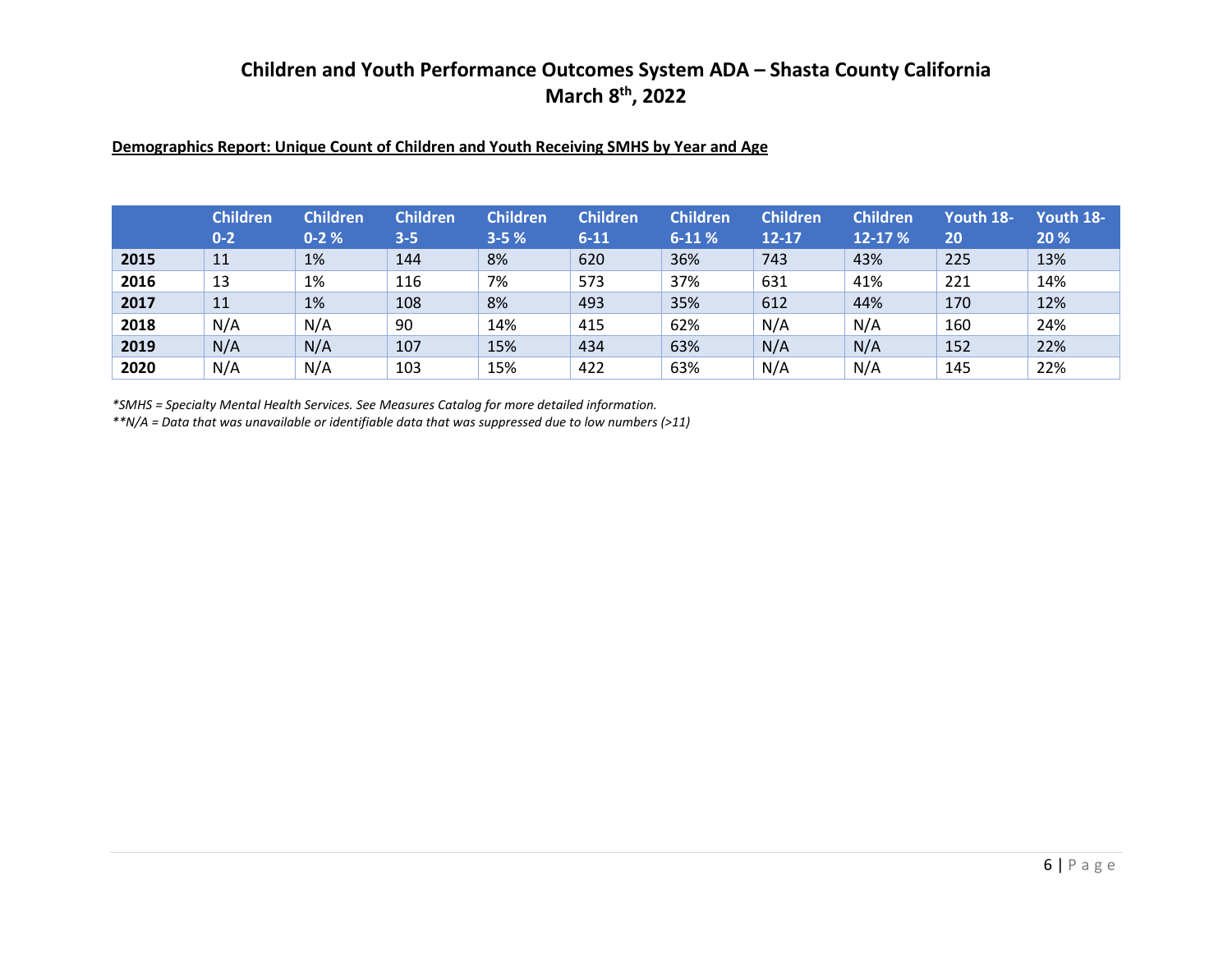### **Demographics Report: Unique Count of Children and Youth Receiving SMHS by Year and Gender**

|      | Female | <b>Female %</b> | <b>Male</b> | Male % |
|------|--------|-----------------|-------------|--------|
| 2015 | 792    | 45%             | 951         | 55%    |
| 2016 | 678    | 44%             | 876         | 56%    |
| 2017 | 621    | 45%             | 773         | 55%    |
| 2018 | 571    | 46%             | 659         | 54%    |
| 2019 | 618    | 48%             | 664         | 52%    |
| 2020 | 595    | 48%             | 656         | 52%    |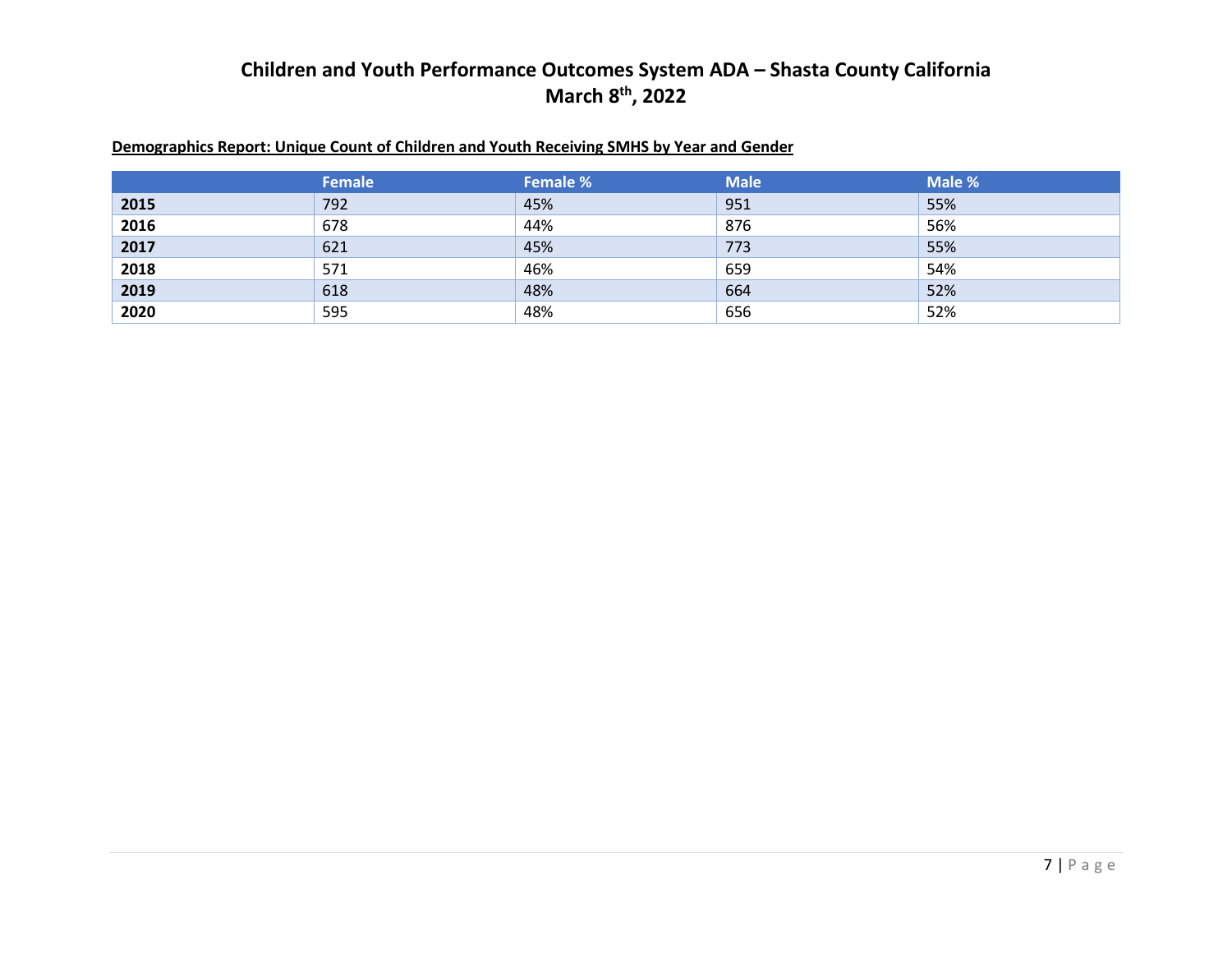### **Penetration Rates Report: Children and Youth with At Least One SMHS Visit by Fiscal Year**

|                                               |                                                  | FY 16 - 17             |       |                                                  | $FY$ 17 - 18           |        |                                                         | FY 18 - 19             |       |                                                  | FY 19 - 20             |        |
|-----------------------------------------------|--------------------------------------------------|------------------------|-------|--------------------------------------------------|------------------------|--------|---------------------------------------------------------|------------------------|-------|--------------------------------------------------|------------------------|--------|
|                                               | Number<br>of Clients<br>with MH<br><b>Visits</b> | Certified<br>Eligibles | Rate  | Number<br>of Clients<br>with MH<br><b>Visits</b> | Certified<br>Eligibles | Rate   | <b>Number</b><br>of Clients<br>with MH<br><b>Visits</b> | Certified<br>Eligibles | Rate  | Number<br>of Clients<br>with MH<br><b>Visits</b> | Certified<br>Eligibles | Rate   |
| All                                           | 1,394                                            | 28,494                 | 4.89% | 1,230                                            | 27,768                 | 4.43%  | 1,282                                                   | 27,686                 | 4.63% | 1,248                                            | 27,386                 | 4.56%  |
|                                               |                                                  |                        |       |                                                  |                        |        |                                                         |                        |       |                                                  |                        |        |
| Children 0-2                                  | 11                                               | 4,803                  | 0.20% | N/A                                              | 4,603                  | N/A    | N/A                                                     | 4,496                  | N/A   | N/A                                              | 4,276                  | N/A    |
| Children 3-5                                  | 108                                              | 4,540                  | 2.40% | N/A                                              | 4,514                  | N/A    | N/A                                                     | 4,456                  | N/A   | N/A                                              | 4,349                  | N/A    |
| Children 6-11                                 | 493                                              | 8,609                  | 5.70% | 415                                              | 8,401                  | 4.90%  | 434                                                     | 8,403                  | 5.20% | 422                                              | 8,307                  | 5.10%  |
| Children 12-17                                | 612                                              | 7,196                  | 8.50% | 561                                              | 7,164                  | 7.80%  | 583                                                     | 7,309                  | 8.00% | 573                                              | 7,442                  | 7.70%  |
| <b>Youth 18-20</b>                            | 170                                              | 3,346                  | 5.10% | 160                                              | 3,086                  | 5.20%  | 152                                                     | 3,022                  | 5.00% | 143                                              | 3,012                  | 4.70%  |
|                                               |                                                  |                        |       |                                                  |                        |        |                                                         |                        |       |                                                  |                        |        |
| Alaskan<br>Native or<br>American<br>Indian    | 43                                               | 787                    | 5.50% | 39                                               | 768                    | 5.10%  | 37                                                      | 745                    | 5.00% | 33                                               | 704                    | 4.70%  |
| Asian or<br><b>Pacific</b><br><b>Islander</b> | 12                                               | 1,049                  | 1.10% | 11                                               | 945                    | 1.20%  | N/A                                                     | 894                    | N/A   | N/A                                              | 874                    | N/A    |
| <b>Black</b>                                  | 41                                               | 512                    | 8.00% | 50                                               | 480                    | 10.40% | 42                                                      | 451                    | 9.30% | 50                                               | 424                    | 11.80% |
| <b>Hispanic</b>                               | 122                                              | 3,641                  | 3.40% | 132                                              | 3,583                  | 3.70%  | 149                                                     | 3,673                  | 4.10% | 140                                              | 3,652                  | 3.80%  |
| Other                                         | 11                                               | 279                    | 3.90% | 12                                               | 317                    | 3.80%  | N/A                                                     | 335                    | N/A   | N/A                                              | 298                    | N/A    |
| <b>Unknown</b>                                | 138                                              | 3,898                  | 3.50% | 112                                              | 4,365                  | 2.60%  | 111                                                     | 4,779                  | 2.30% | 126                                              | 5,347                  | 2.40%  |
| White                                         | 1,027                                            | 18,328                 | 5.60% | 874                                              | 17,310                 | 5.00%  | 923                                                     | 16,809                 | 5.50% | 876                                              | 16,087                 | 5.40%  |
|                                               |                                                  |                        |       |                                                  |                        |        |                                                         |                        |       |                                                  |                        |        |
| Female                                        | 622                                              | 13,950                 | 4.50% | 572                                              | 13,611                 | 4.20%  | 618                                                     | 13,546                 | 4.60% | 593                                              | 13,311                 | 4.50%  |
| <b>Male</b>                                   | 772                                              | 14,544                 | 5.30% | 658                                              | 14,157                 | 4.60%  | 664                                                     | 14,140                 | 4.70% | 655                                              | 14,075                 | 4.70%  |

*\*SMHS = Specialty Mental Health Services. See Measures Catalog for more detailed information.*

*\*\*N/A = Data that was unavailable or identifiable data that was suppressed due to low numbers (>11)*

*\*\*\*Penetration Rate = The percentage of SMHS eligible beneficiaries that have received a SMHS that was claimed via the Short-Doyle/Medi-Cal claiming system. This doesn't include non-SMHS provided in Medi-Cal Managed Care system.*

*\*\*\*\*Children/Youth that have received at least one SMHS that was claimed through the Short-Doyle/Medi-Cal claiming system on at least one day in the Fiscal Year.*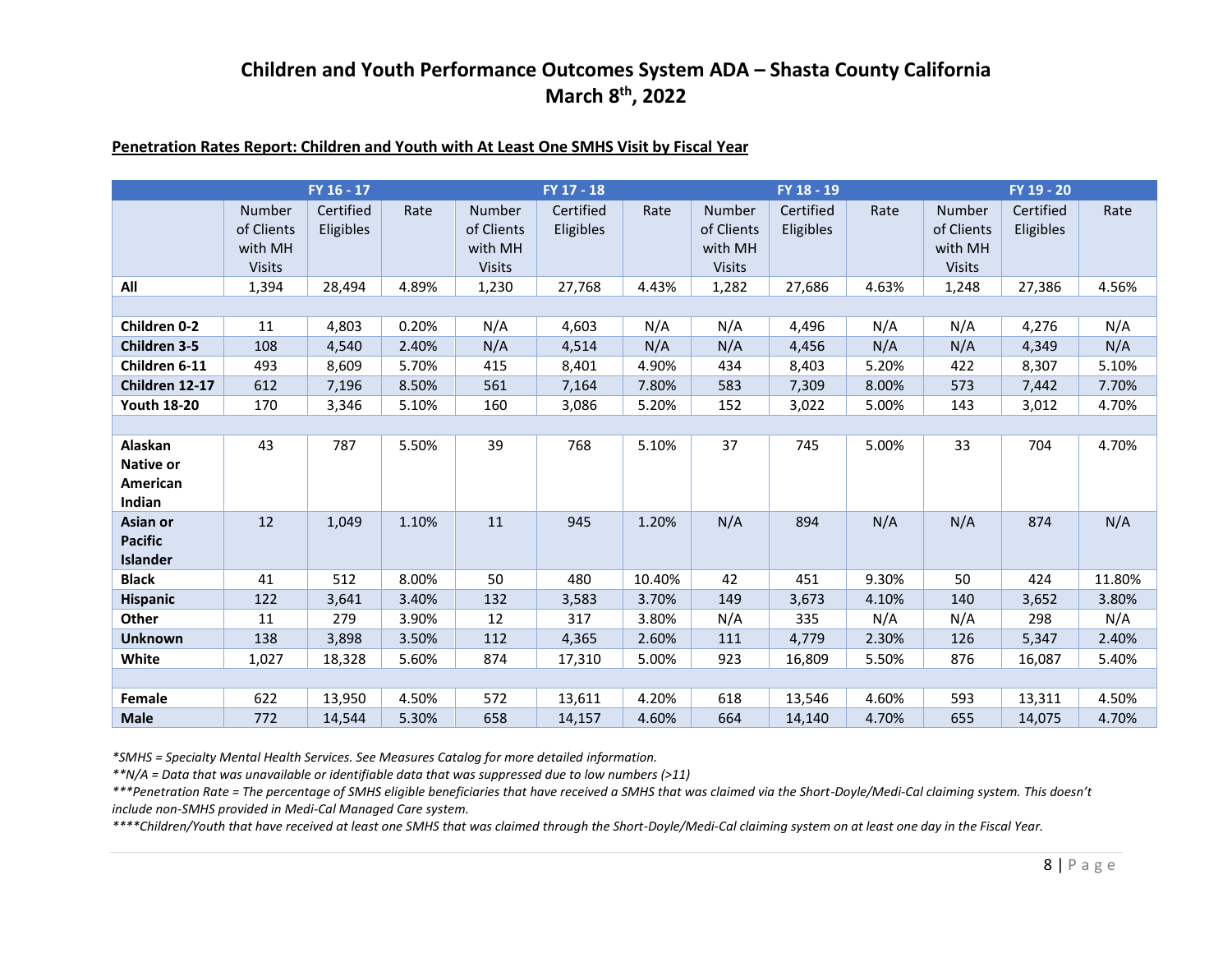### **Penetration Rates Report: Children and Youth with Five or More SMHS Visits by Fiscal Year**

|                                                   |                                                  | FY 16 - 17             |       |                                                         | FY 17 - 18                    |       |                                                         | FY 18 - 19             |       |                                                         | FY 19 - 20             |       |
|---------------------------------------------------|--------------------------------------------------|------------------------|-------|---------------------------------------------------------|-------------------------------|-------|---------------------------------------------------------|------------------------|-------|---------------------------------------------------------|------------------------|-------|
|                                                   | Number<br>of Clients<br>with MH<br><b>Visits</b> | Certified<br>Eligibles | Rate  | <b>Number</b><br>of Clients<br>with MH<br><b>Visits</b> | Certified<br><b>Eligibles</b> | Rate  | <b>Number</b><br>of Clients<br>with MH<br><b>Visits</b> | Certified<br>Eligibles | Rate  | <b>Number</b><br>of Clients<br>with MH<br><b>Visits</b> | Certified<br>Eligibles | Rate  |
| All                                               | 1,011                                            | 28,494                 | 3.55% | 868                                                     | 27,768                        | 3.13% | 904                                                     | 27,686                 | 3.27% | 913                                                     | 27,386                 | 3.33% |
|                                                   |                                                  |                        |       |                                                         |                               |       |                                                         |                        |       |                                                         |                        |       |
| Children 0-2                                      | N/A                                              | 4,803                  | N/A   | N/A                                                     | 4,603                         | N/A   | N/A                                                     | 4,496                  | N/A   | N/A                                                     | 4,276                  | N/A   |
| <b>Children 3-5</b>                               | N/A                                              | 4,540                  | N/A   | N/A                                                     | 4,514                         | N/A   | N/A                                                     | 4,456                  | N/A   | N/A                                                     | 4,349                  | N/A   |
| Children 6-11                                     | 369                                              | 8,609                  | 4.30% | 313                                                     | 8,401                         | 3.70% | 309                                                     | 8,403                  | 3.70% | 320                                                     | 8,307                  | 3.90% |
| Children 12-17                                    | 463                                              | 7,196                  | 6.40% | 399                                                     | 7,164                         | 5.60% | 428                                                     | 7,309                  | 5.90% | 426                                                     | 7,442                  | 5.70% |
| <b>Youth 18-20</b>                                | 102                                              | 3,346                  | 3.00% | 87                                                      | 3,086                         | 2.80% | 85                                                      | 3,022                  | 2.80% | 84                                                      | 3,012                  | 2.80% |
|                                                   |                                                  |                        |       |                                                         |                               |       |                                                         |                        |       |                                                         |                        |       |
| Alaskan<br><b>Native or</b><br>American<br>Indian | 26                                               | 787                    | 3.30% | 26                                                      | 768                           | 3.40% | 24                                                      | 745                    | 3.20% | 18                                                      | 704                    | 2.60% |
| Asian or<br><b>Pacific</b><br>Islander            | N/A                                              | 1,049                  | N/A   | N/A                                                     | 945                           | N/A   | N/A                                                     | 894                    | N/A   | N/A                                                     | 874                    | N/A   |
| <b>Black</b>                                      | 32                                               | 512                    | 6.30% | 34                                                      | 480                           | 7.10% | 35                                                      | 451                    | 7.80% | 35                                                      | 424                    | 8.30% |
| <b>Hispanic</b>                                   | 98                                               | 3,641                  | 2.70% | 84                                                      | 3,583                         | 2.30% | 118                                                     | 3,673                  | 3.20% | 91                                                      | 3,652                  | 2.50% |
| Other                                             | N/A                                              | 279                    | N/A   | N/A                                                     | 317                           | N/A   | N/A                                                     | 335                    | N/A   | N/A                                                     | 298                    | N/A   |
| <b>Unknown</b>                                    | 114                                              | 3,898                  | 2.90% | 86                                                      | 4,365                         | 2.00% | 75                                                      | 4,779                  | 1.60% | 89                                                      | 5,347                  | 1.70% |
| White                                             | 723                                              | 18,328                 | 3.90% | 621                                                     | 17,310                        | 3.60% | 639                                                     | 16,809                 | 3.80% | 665                                                     | 16,087                 | 4.10% |
|                                                   |                                                  |                        |       |                                                         |                               |       |                                                         |                        |       |                                                         |                        |       |
| Female                                            | 445                                              | 13,950                 | 3.20% | 392                                                     | 13,611                        | 2.90% | 423                                                     | 13,546                 | 3.10% | 442                                                     | 13,311                 | 3.30% |
| <b>Male</b>                                       | 566                                              | 14,544                 | 3.90% | 476                                                     | 14,157                        | 3.40% | 481                                                     | 14,140                 | 3.40% | 471                                                     | 14,075                 | 3.30% |

*\*SMHS = Specialty Mental Health Services. See Measures Catalog for more detailed information.*

*\*\*N/A = Data that was unavailable or identifiable data that was suppressed due to low numbers (>11)*

*\*\*\*Penetration Rate = The percentage of SMHS eligible beneficiaries that have received a SMHS that was claimed via the Short-Doyle/Medi-Cal claiming system. This doesn't include non-SMHS provided in Medi-Cal Managed Care system.*

*\*\*\*\*Children/Youth that have received at least five SMHS that were claimed through the Short-Doyle/Medi-Cal claiming system on at least five or more different days in the Fiscal Year.*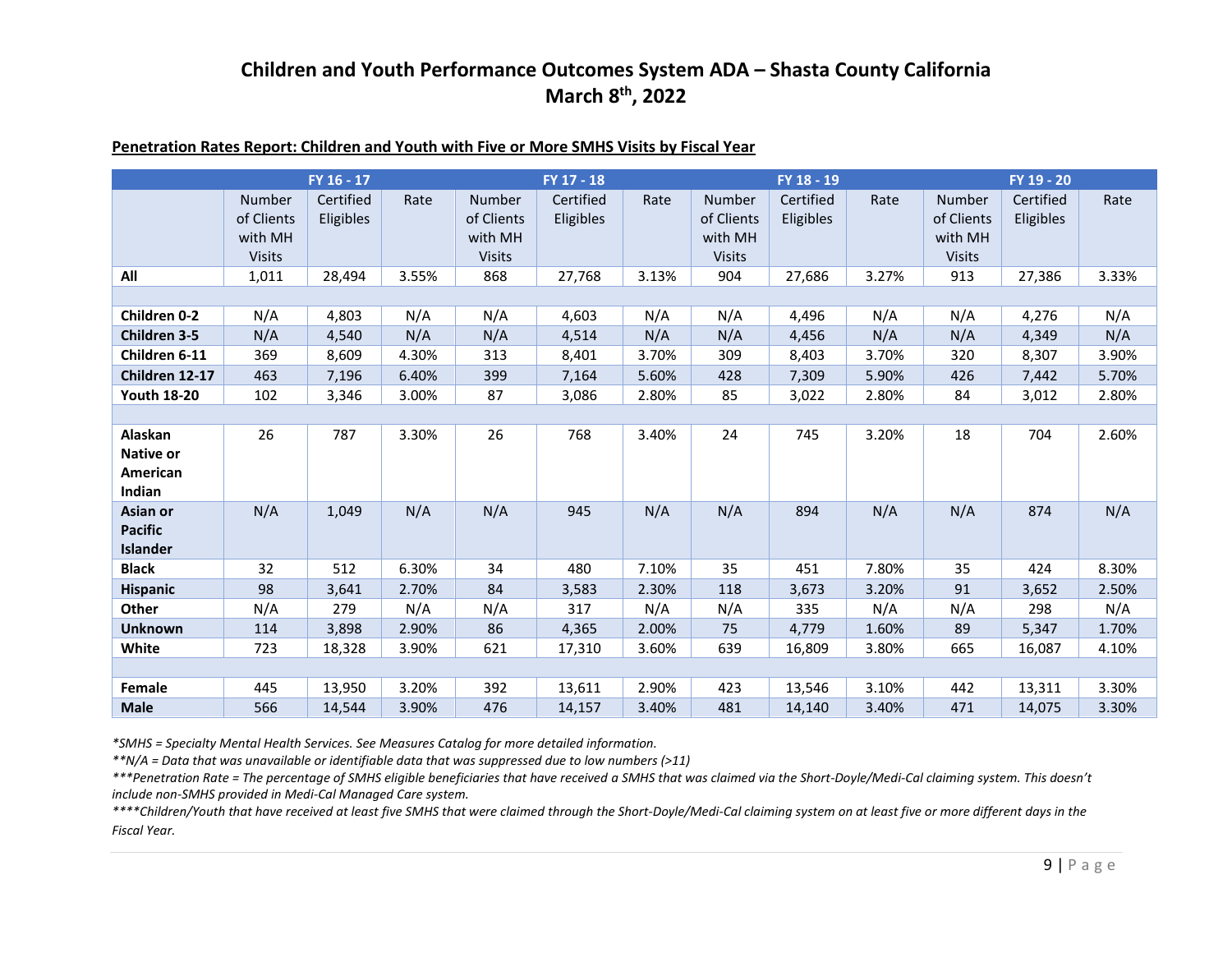### **Utilization Report: Approved SMHS for Children and Youth Mean Expenditures and Mean Service Quantity per Unique Beneficiary by Year**

|         | <b>SDMC</b><br><b>Total</b><br>(Dollars) | <b>Adult</b><br><b>Residential</b><br><b>Treatment</b><br>(Days) | Case<br>Management/Brokerage<br>(Min) | <b>Crisis</b><br><b>Intervention</b><br>(Min) | <b>Crisis</b><br>Residential<br><b>Treatment</b><br>(Days) | <b>Crisis</b><br><b>Stabilization</b><br>(Hrs) | FFS<br><b>Inpatient</b><br>(Days) | <b>Full Day</b><br><b>Intensive</b><br><b>Treatment</b><br>(Hrs) | <b>Full Day</b><br>Rehabilitation<br>(Hrs) | <b>ICC</b><br>(Mins) | <b>IHBS</b><br>(Mins) | <b>Medication</b><br><b>Support</b><br><b>Services</b><br>(Mins) | <b>Mental</b><br><b>Health</b><br><b>Services</b><br>(Mins) | <b>Psychiatric</b><br><b>Health</b><br><b>Facility</b><br>(Days) | <b>SDMC</b><br><b>Hospital</b><br>Inpatient<br>(Days) | <b>Therapeutic</b><br><b>Behavioral</b><br><b>Services</b><br>(Mins) |
|---------|------------------------------------------|------------------------------------------------------------------|---------------------------------------|-----------------------------------------------|------------------------------------------------------------|------------------------------------------------|-----------------------------------|------------------------------------------------------------------|--------------------------------------------|----------------------|-----------------------|------------------------------------------------------------------|-------------------------------------------------------------|------------------------------------------------------------------|-------------------------------------------------------|----------------------------------------------------------------------|
| 2015    | 4525                                     | N/A                                                              | 222                                   | 176                                           | N/A                                                        | 12                                             | 8                                 | N/A                                                              | N/A                                        | 1070                 | 540                   | 451                                                              | 1243                                                        | 11                                                               | N/A                                                   | 4474                                                                 |
| 2016    | 5179                                     | N/A                                                              | 215                                   | 192                                           | N/A                                                        | 16                                             |                                   | N/A                                                              | N/A                                        | 1500                 | 1806                  | 423                                                              | 1412                                                        |                                                                  | N/A                                                   | 8110                                                                 |
| 2017    | 5206                                     | N/A                                                              | 258                                   | 190                                           | N/A                                                        | 10                                             |                                   | N/A                                                              | N/A                                        | 1535                 | 1535                  | 448                                                              | 1398                                                        |                                                                  | N/A                                                   | 6729                                                                 |
| 2018    | 5946                                     | N/A                                                              | 261                                   | 158                                           | N/A                                                        | 20                                             | 10                                | N/A                                                              | N/A                                        | 1076                 | 1374                  | 501                                                              | 1663                                                        |                                                                  | N/A                                                   | 4831                                                                 |
| 2019    | 6133                                     | N/A                                                              | 253                                   | 169                                           | N/A                                                        | 11                                             | 10                                | N/A                                                              | N/A                                        | 591                  | 673                   | 400                                                              | 1565                                                        | 8                                                                | N/A                                                   | 3167                                                                 |
| 2020    | 6594                                     | N/A                                                              | 258                                   | 190                                           | N/A                                                        | 10                                             | 9                                 | N/A                                                              | N/A                                        | 1535                 | 1535                  | 448                                                              | 1398                                                        |                                                                  | N/A                                                   | 5206                                                                 |
| Average | 5597                                     | N/A                                                              | 244                                   | 179                                           | N/A                                                        | 13                                             |                                   | N/A                                                              | N/A                                        | 1218                 | 1244                  | 445                                                              | 1447                                                        |                                                                  | N/A                                                   | 5419                                                                 |

*\*Information in categories in the above table that were not graphed is due to lower numbers (<11) of unique clients – indicated by N/A. \*\*These graphs are color coded so that reports in the same unit of analysis (e.g., minutes, hours, etc.) are colored similarly.*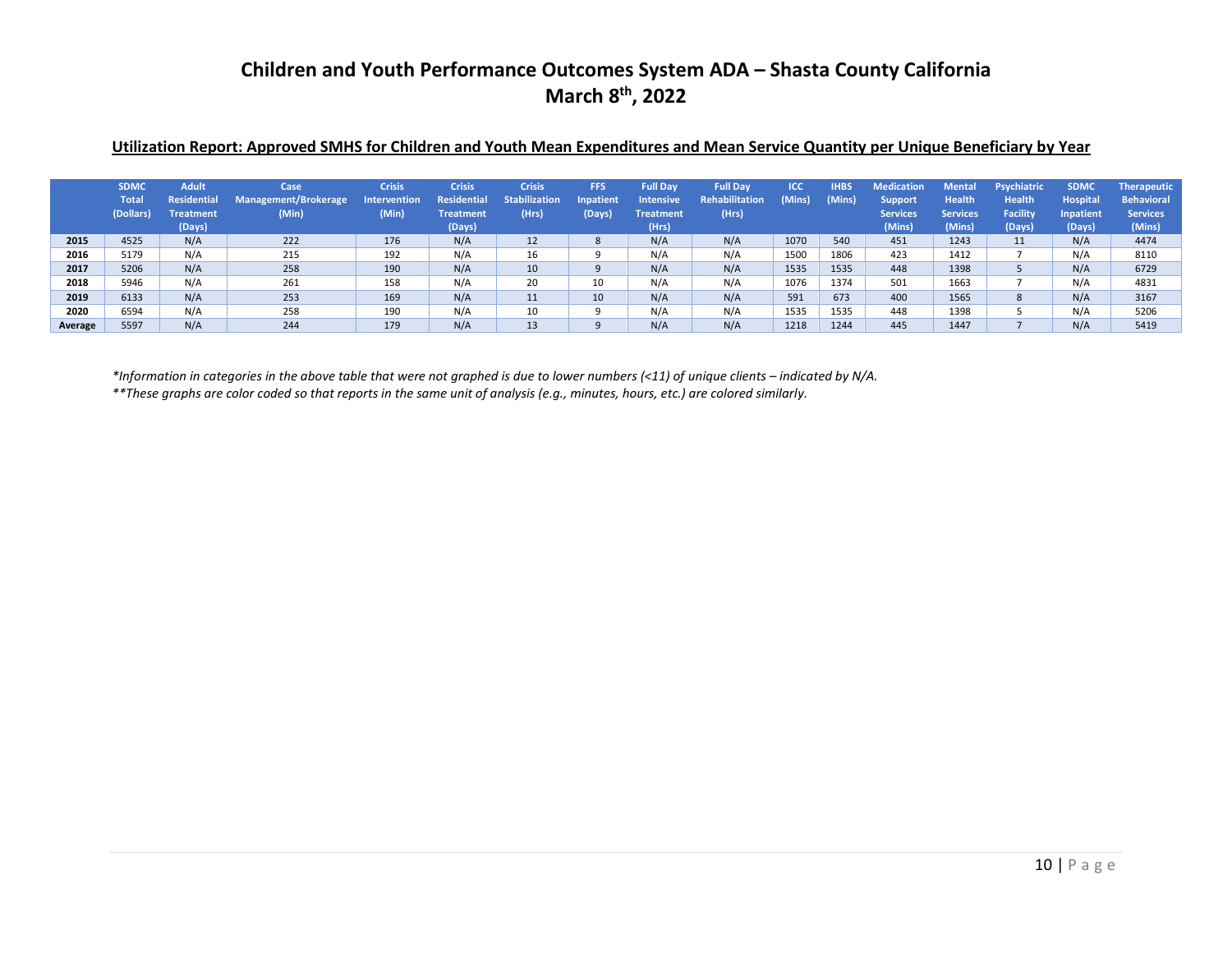### **Snapshot Report: Unique Count of Children and Youth Receiving SMHS Arriving, Exiting, and with Service Continuance by Year**

| Category                      | Description (Please refer to the Measures Catalog for more detailed descriptions on all Performance Outcomes           |
|-------------------------------|------------------------------------------------------------------------------------------------------------------------|
|                               | <b>System measures.)</b>                                                                                               |
| <b>Arrivals</b>               | Children/Youth that did not receive any SMHS within 3 months of their first date of service in the Fiscal Year.        |
| <b>Exiting</b>                | Children/Youth receiving continuous services with no breaks in service greater than 90 days for a period of at least 2 |
|                               | years ( $>= 2$ YR) or a period of 1 to 2 years ( $< 2$ YR).                                                            |
| <b>Service Continuance</b>    | Children/Youth that did not receive any SMHS within 3 months after their last date of service in the Fiscal Year.      |
| <b>Arriving &amp; Exiting</b> | A distinct category in which children/youth met both the criteria for Arrivals and Exiting above for the fiscal year.  |
| <b>Service Continuance</b>    | A distinct category in which Children/Youth had at least 2 years of Service Continuance going into the Fiscal Year and |
| & Exiting                     | then Exited within the same Fiscal Year.                                                                               |

| Year | <b>Arrivals</b> | <b>Arrivals</b> | <b>Service</b><br><b>Continuance</b><br>$(>= 2 YR)$ | <b>Service</b><br><b>Continuance</b><br>$(>= 2 YR)$ | <b>Service</b><br><b>Continuance</b><br>$(2 YR)$ | <b>Service</b><br><b>Continuance</b><br>$(2 YR)$ | <b>Exiting</b> | <b>Exiting</b> | <b>Arriving</b><br>and<br><b>Exiting</b> | <b>Arriving</b><br>and<br><b>Exiting</b> | <b>Service</b><br><b>Continuance</b><br>$(>= 2$ YR) and<br><b>Exiting</b> | <b>Service</b><br><b>Continuance</b><br>$(>= 2 YR)$ and<br><b>Exiting</b> |
|------|-----------------|-----------------|-----------------------------------------------------|-----------------------------------------------------|--------------------------------------------------|--------------------------------------------------|----------------|----------------|------------------------------------------|------------------------------------------|---------------------------------------------------------------------------|---------------------------------------------------------------------------|
| 2015 | 365             | 21%             | 171                                                 | 10%                                                 | 179                                              | 10%                                              | 384            | 22%            | 573                                      | 33%                                      | 71                                                                        | 4%                                                                        |
| 2016 | 338             | 22%             | 155                                                 | 10%                                                 | 141                                              | 9%                                               | 332            | 21%            | 507                                      | 33%                                      | 81                                                                        | 5%                                                                        |
| 2017 | 279             | 20%             | 109                                                 | 8%                                                  | 136                                              | 10%                                              | 310            | 22%            | 481                                      | 35%                                      | 79                                                                        | 6%                                                                        |
| 2018 | 288             | 23%             | 123                                                 | 10%                                                 | 141                                              | 11%                                              | 220            | 18%            | 404                                      | 33%                                      | 54                                                                        | 4%                                                                        |
| 2019 | 337             | 26%             | 127                                                 | 10%                                                 | 142                                              | 11%                                              | 230            | 18%            | 388                                      | 30%                                      | 58                                                                        | 5%                                                                        |
| 2020 | 231             | 18%             | 129                                                 | 10%                                                 | 190                                              | 15%                                              | 235            | 19%            | 404                                      | 32%                                      | 62                                                                        | 5%                                                                        |